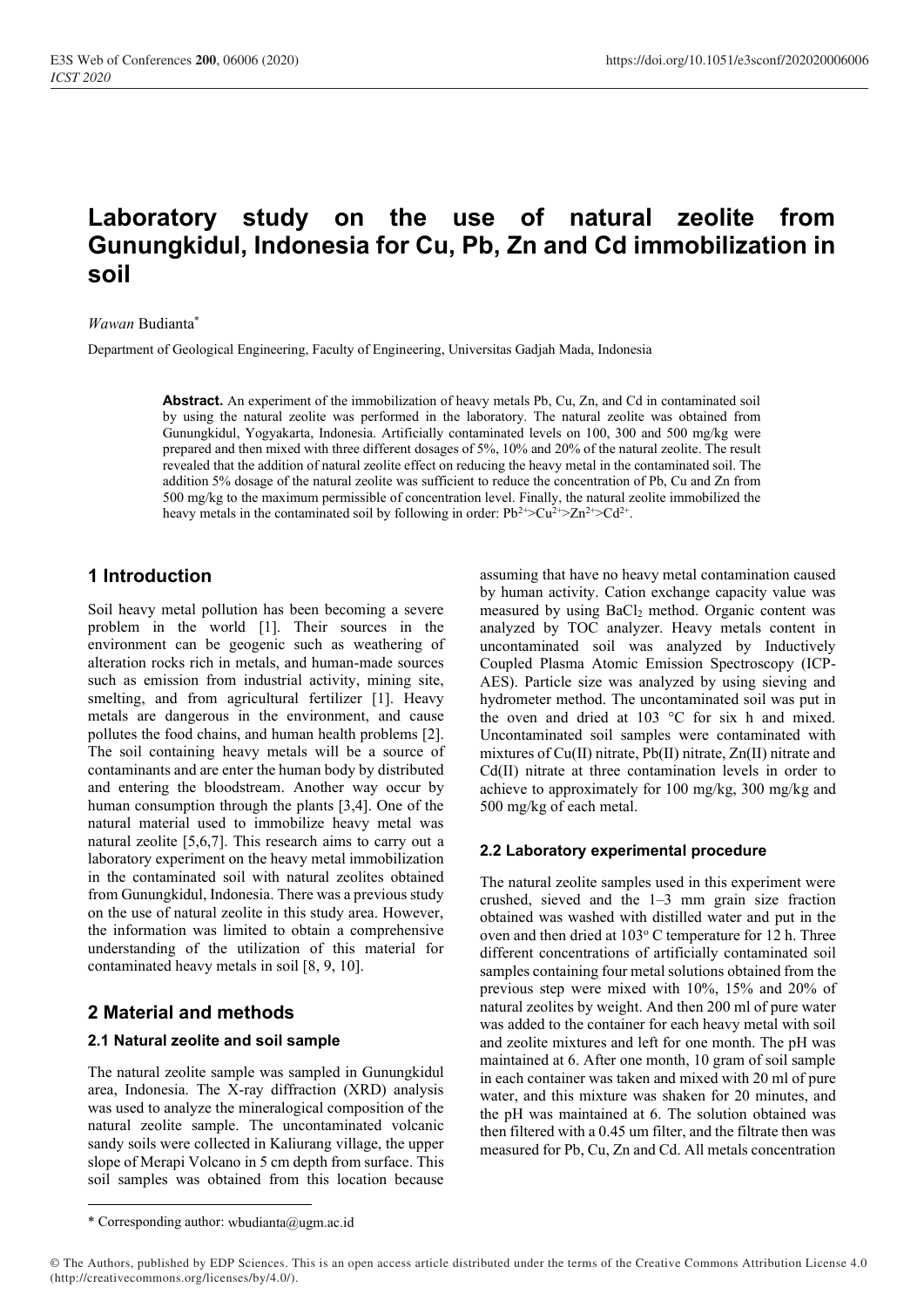in the solution was analyzed by the Inductively Coupled Plasma Atomic Emission Spectroscopy (ICP-AES).

# **3 Result and discussion**

## **3.1 Natural zeolite sample**

The result of mineralogical analysis shows that the natural zeolite composed of zeolite mineral of clinoptilolite in dominant and mordenite. Other minerals also present such as quartz, plagioclase, illite, and smectite. Theoretically, in the natural condition, natural zeolite was found together with other impurities mineral [11]. The natural zeolite properties of the sample can be seen in Table 1.

| Table 1. The properties of natural zeolite sample |  |
|---------------------------------------------------|--|
|---------------------------------------------------|--|

| Component                    |    |
|------------------------------|----|
| Clinoptilolite               | 26 |
| Mordenite                    |    |
| Ouartz                       |    |
| Smectite                     | 12 |
| <b>Illite</b>                | 13 |
| Specific surface area $(m2)$ | 27 |
| $CEC$ (meq/100 gram)         |    |

## **3.2 Soil sample**

Characteristic of the physical and chemical of the uncontaminated soil sample is shown in Table 2. The concentration of heavy metals revealed that the soil sample in the range of natural condition [12]. In general, the soil sample was sandy soil and containing minor silt and clay content.

**Table 2.** Physical and chemical characteristics of uncontaminated soil sample

| Soil<br>Sample | Particle size fraction % |                       |      |     | CEC <sup>1</sup>          |
|----------------|--------------------------|-----------------------|------|-----|---------------------------|
|                | sand                     | silt                  | clay | pH  | (meq)<br>$100 \text{ gr}$ |
|                | 86.3                     | 7.3                   | 6.4  | 5.9 | 24                        |
|                | Organic <sup>2)</sup>    | Heavy metal $(mg/kg)$ |      |     |                           |
|                | $\frac{1}{2}$            | Pb                    | Сu   | Zn  |                           |
|                |                          |                       |      |     | n.d                       |

 $\overline{1}$ ) analyzed by BaCl<sub>2</sub> method

2) analyzed by TOC analyzer

n.d: not detected

### **3.3 Laboratory experimental result**

The result shows that artificially contaminated soil sample with a concentration of 100 mg/kg heavy metals and after 10% of natural zeolite was added, the concentration reduced up to 65, 73, 86, and 91 mg/kg for Pb, Cu, Zn, and Cd respectively. The addition of the zeolite dosage up to 20% will decrease up to 31, 35, 43, and 52 mg/kg for Pb, Cu, Zn, and Cd respectively remained in the samples (Figure 1). After 10% of natural zeolite was added, soil sample with 300 mg/kg heavy metals contamination, it shows that the concentration reduced up to 180, 210, 240 and 260 mg/kg for Pb, Cu, Zn, and Cd respectively. The addition of the zeolite dosage up to 20% will decrease up to 40, 49, 60, and 78 mg/kg for Pb, Cu, Zn, and Cd respectively remained in the samples (Figure 2).



**Fig. 1.** The effect of zeolite dosage on the concentration of heavy metals in a soil sample with an initial concentration of 100 mg/kg.



**Fig. 2**. The effect of zeolite dosage on the concentration of heavy metals in a soil sample with the initial concentration of 300 mg/kg.



**Fig. 3**. The effect of zeolite dosage on the concentration of heavy metals in a soil sample with the initial concentration of 300 mg/kg.

Similar result pattern was obtained for soil sample with 500 mg/kg heavy metals contamination. In addition to 10% of natural zeolite, the concentration reduced up to 230, 300, 325, and 410 mg/kg for Pb, Cu, Zn, and Cd respectively. The addition of the zeolite dosage up to 20% will decrease up to 105, 120, 210, and 335 mg/kg for Pb, Cu, Zn, and Cd respectively remained in the samples (Figure 3). These experiments revealed that the higher the dosage of natural zeolite has an implication for reducing reduce heavy metal remained in soil samples. Compared to soil quality standard, the addition 5% dosage of natural zeolite was sufficient to reduce the concentration of Pb, Cu and Zn from 500 mg/kg to the acceptable level of soil quality standard published by Dutch Environmental Agency [13]. However, on Cd concentration, after 20% of natural zeolite was added to a sample, it shows that sufficient to meet the soil quality standard. The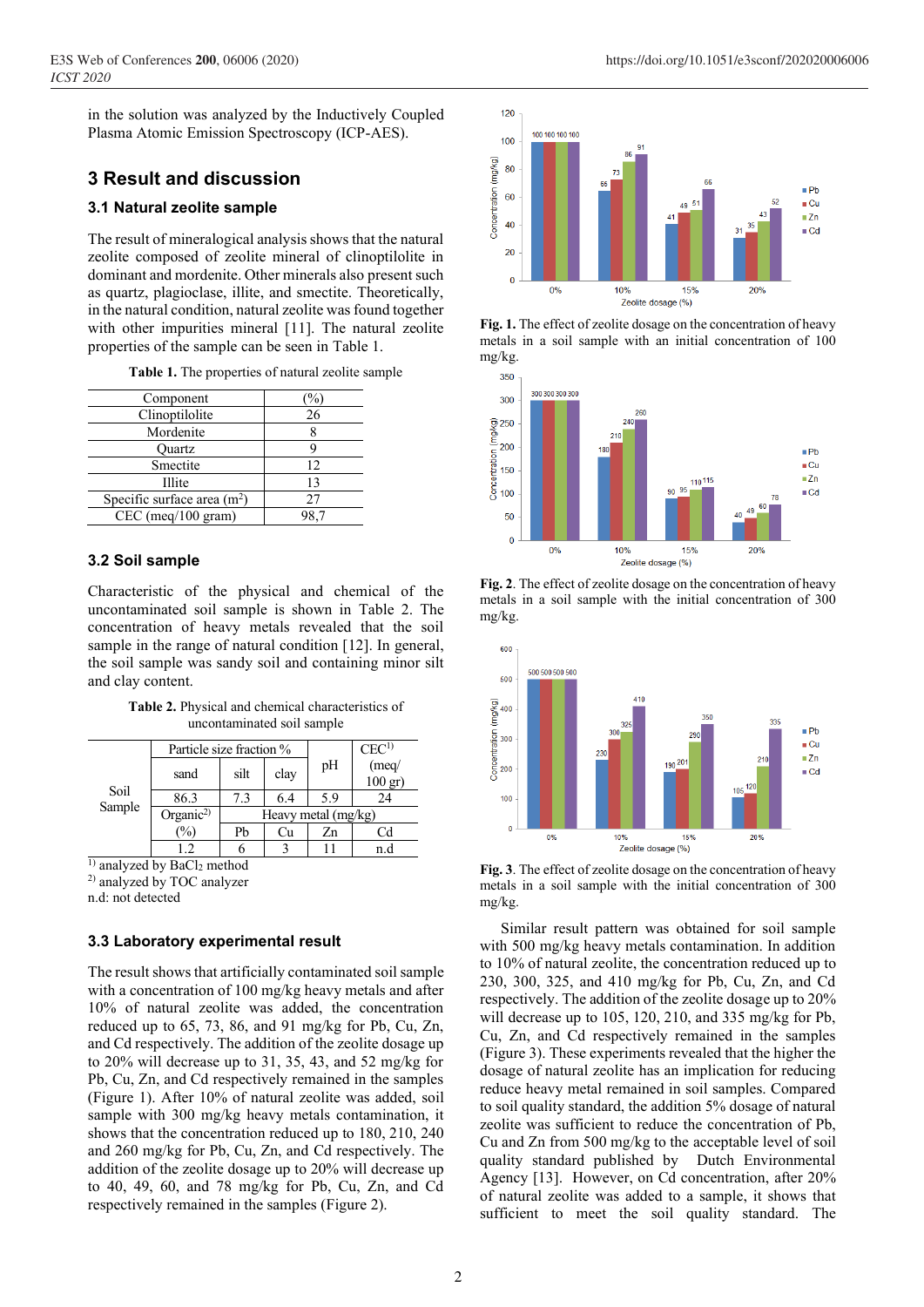calculation of the efficiency of immobilization of metals in a contaminated soil sample by natural zeolite are shown in Figure 4, 5 and 6. Overall, the lowest efficiency was obtained for Cd, i.e. only up to 33% for 500 mg/kg concentration level by the addition of 20% zeolite. The highest efficiency was obtained for Pb, i.e. achieve up to 86% for 300 mg/kg concentration level by the addition of 20% zeolite. The immobilization sequence of heavy metals obtained in this experiment follow by certain sequence Pb Cu>Zn>Cd. The natural zeolite sample used in this study was dominantly clinoptilolite (see Table 1) and has in the range from 3.0 to 7.6 Å [14]. This different size of their ionic radius may be attributed to the heavy metals which are adsorbed in different ways during the ion exchange process. For immobilization with various heavy metals in contaminated soil, cation selectivity of zeolite is important for selective ion removal. The selectivity of zeolite adsorption to varied cations was the result of the complex phenomenon and factor of the characteristics of zeolite including the diameter of zeolite particles, mineralogical and chemical composition, the internal structure including macropores and micropores and other parameters such as hydrated radius of the ion, tendency to form hydro complexes in the solutions, energy of hydration and also the mobility of ion [15].



**Fig. 4.** The heavy metal immobilization efficiency in a soil sample with an initial concentration of 100 mg/kg

The result shows that the immobilization order for the metals ions followed the order  $Pb^{2+} > Cu^{2+} > Zn^{2+} > Cd^{2+}$ . The result revealed that Pb has a higher affinity for ion exchange for soil samples. The one parameter influence the selectivity was related to the hydrated radius of the ion. The hydration radius of the cations for  $Pb^{2+}$  (4.01Å),  $Cu^{2+}$  (4.19Å),  $Zn^{2+}$  (4.30Å) and  $Cd^{2+}$  (4.26 Å) respectively. This result is confirmed in the study conducted by Danny *et al*. (2004) [16] and Lee and Moon (2001) [17].



**Fig. 5.** The heavy metal immobilization efficiency in a soil sample with the initial concentration of 300 mg/kg



**Fig. 6.** The heavy metal immobilization efficiency in a soil sample with the initial concentration of 500 mg/kg

The smallest hydration radius should have higher adsorption capacity, and larger quantities of metals can be adsorbed correlated to the higher hydration radius, since the smaller hydration radius through obviously to the micropores and channels of the structure of zeolite [18,19]. The selectivity show that according to the hydration radius, the zeolite select to immobilize Pb rather than Cu, Zn and Cd in multicomponent solutions. Therefore, it shows that Pb concentrations will reduce the ability for zeolite to adsorb the Cu, Zn and Cd ion. It must also be noted that ion-exchange selectivity also depends on the ion concentration and pH solution. Therefore, these factors should be taken into consideration in real contaminated soil immobilization [20].

### **4 Conclusion**

Based on the results of this experiment, the following conclusions could be made:

- 1. If the contamination of soil is greater than 500 mg/kg, the dosage of natural zeolite must be higher than 10% to obtain the optimum result.
- 2. Natural zeolite immobilized metals in the following order  $Pb^{2+} > Cu^{2+} > Zn^{2+} > Cd^{2+}$ .